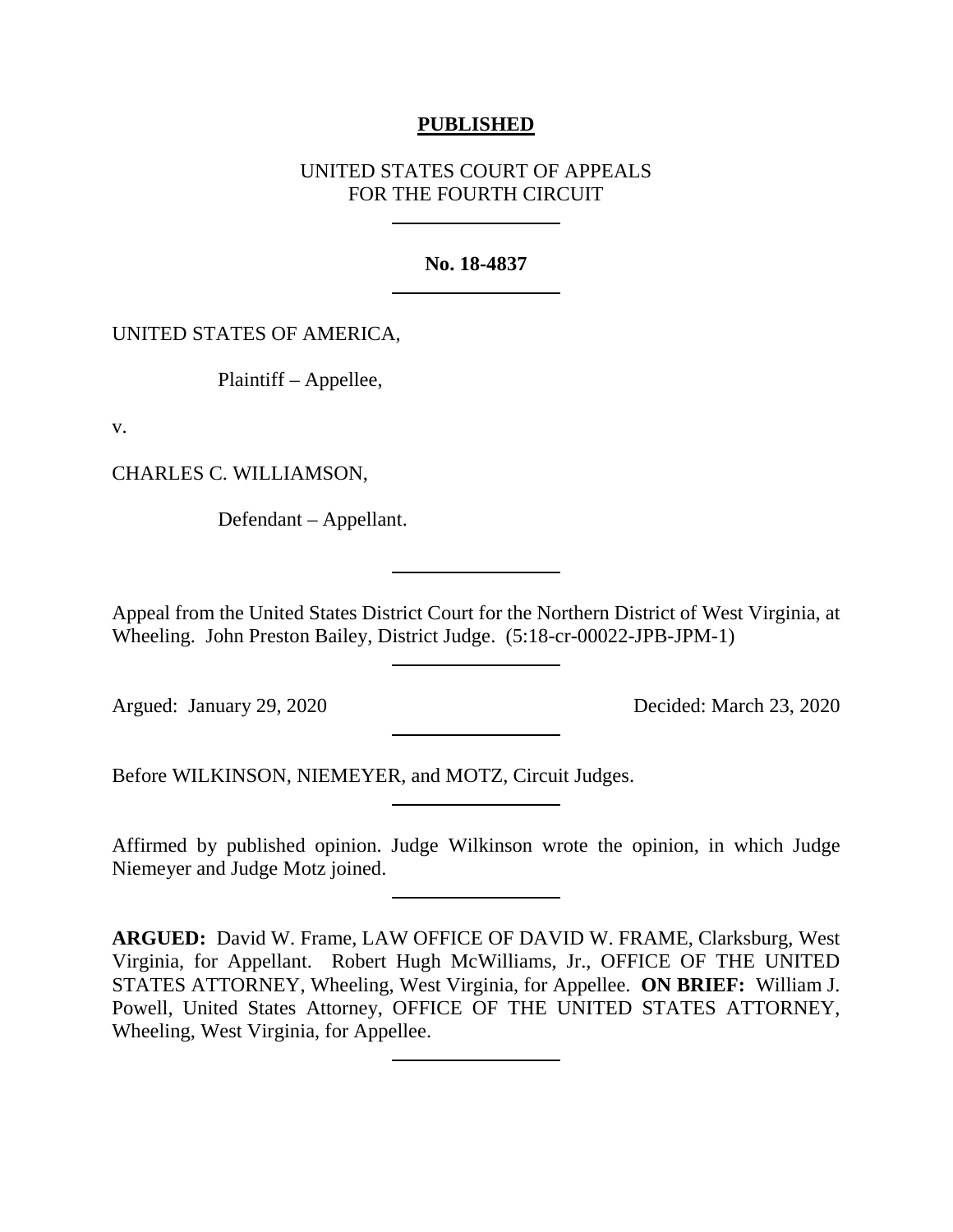WILKINSON, Circuit Judge:

In our criminal justice system, sentences for drug offenses are primarily based on the type and weight of the drug involved. In July 2018, Charles C. Williamson pleaded guilty to one count of aiding-and-abetting the distribution of methamphetamine. At sentencing, when deciding on the quantity of methamphetamine to attribute to Williamson, the district judge counted those drugs that Williamson and his accomplice sold, as well as those that the accomplice used "recreationally." Williamson's claim on appeal is solely that his accomplice's personal use should not have counted. We disagree. And finding no other error with Williamson's sentence, we affirm.

### I.

On June 5, 2018, a grand jury for the United States District Court for the Northern District of West Virginia returned a three-count indictment against Williamson. Count one charged him with conspiracy to distribute methamphetamine, heroin, cocaine, and cocaine base in violation of 21 U.S.C. §§ 846 and 841(b)(1)(C). Counts two and three charged Williamson with aiding-and-abetting the distribution of methamphetamine, in violation of 21 U.S.C. §§ 841(a)(1) and 841(b)(1)(C). The indictment did not specify a drug weight, which meant that Williamson faced a statutorily-prescribed sentencing range of zero to twenty years imprisonment for each count. The grand jury also indicted Brea M. Saeger, who was Williamson's accomplice and on-and-off-girlfriend, for the same three offenses.

On July 16, 2018, without the benefit of a plea agreement, Williamson pleaded guilty to one count of aiding-and-abetting the distribution of methamphetamine. The general nature of this drug trafficking scheme is not at issue. In short, Williamson would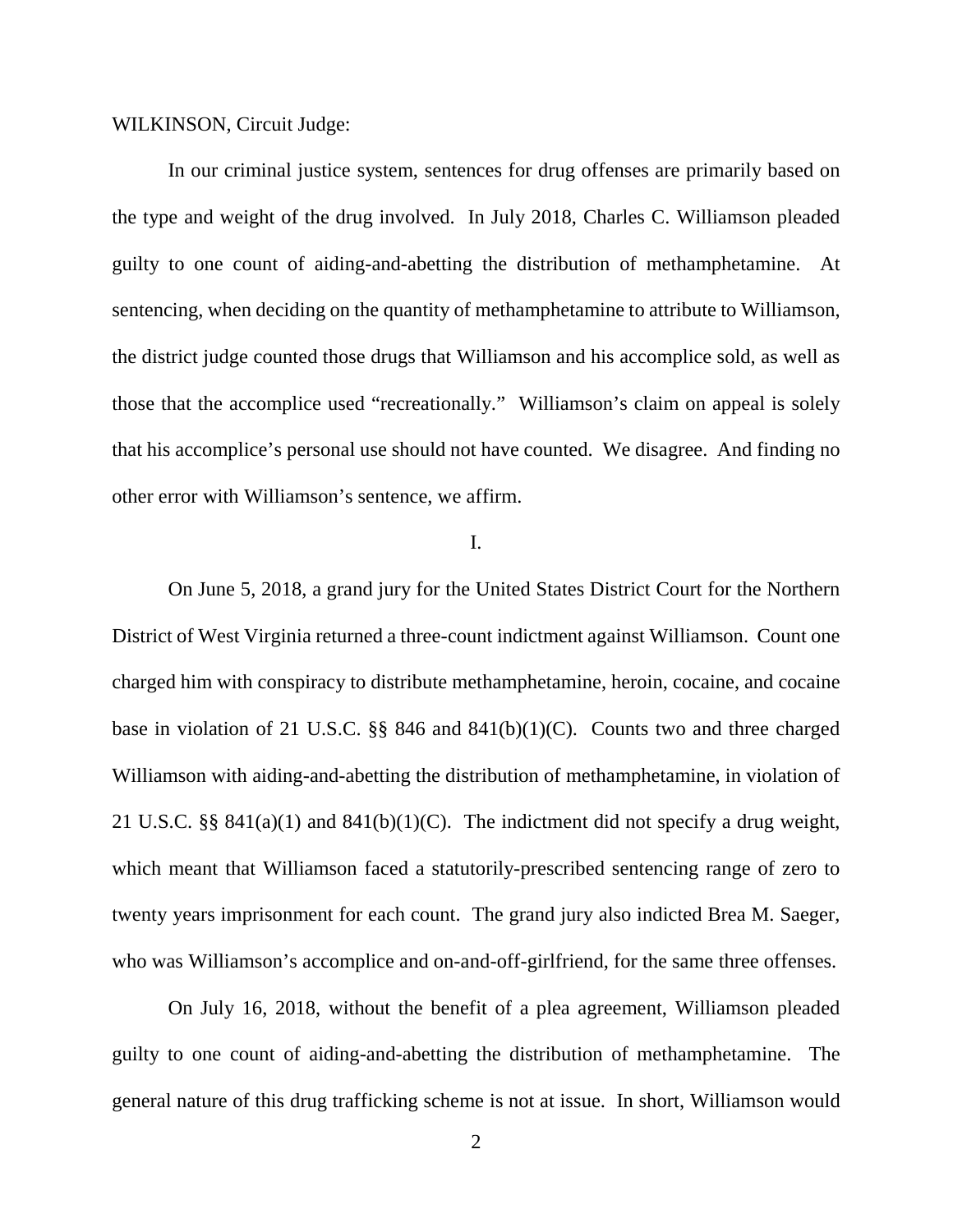receive methamphetamine from a supplier—mostly in crystal form ("Ice"), but sometimes in powder. He would then give at least some of that methamphetamine to Saeger. From there, the two shared roles. Williamson and Saeger were both involved in packaging and distributing a portion of the methamphetamine. The two also recreationally used the other portion of the methamphetamine.

A presentence report was prepared in August 2018. The report calculated the weight of methamphetamine attributable to Williamson from three sources: (i) two controlled buys, (ii) one seizure following a duly-executed search warrant, and (iii) two statements, one from one of Williamson's purported customers, and another from Saeger, who noted how much methamphetamine she received from Williamson over their time together. The vast bulk of the methamphetamine attributed to Williamson in the report was based on Saeger's account. Williamson filed only one objection. He argued that it was legal error to count the drugs he gave to Saeger that she used personally because she was his accomplice, not a customer.

On November 7, 2018, a sentencing hearing was held for Williamson. The government called only one witness: Saeger, who had since pleaded guilty to one count of aiding-and-abetting the distribution of methamphetamine, and had entered a plea agreement with the government in exchange for her cooperation against Williamson. Saeger testified that she received one gram of methamphetamine a day from Williamson from August 2016 to May 2018. Of this, she said, about 90 percent was "Ice" (crystal methamphetamine) while 10 percent was powder methamphetamine. She also testified that they would sell roughly \$20 worth of methamphetamine each day, and then would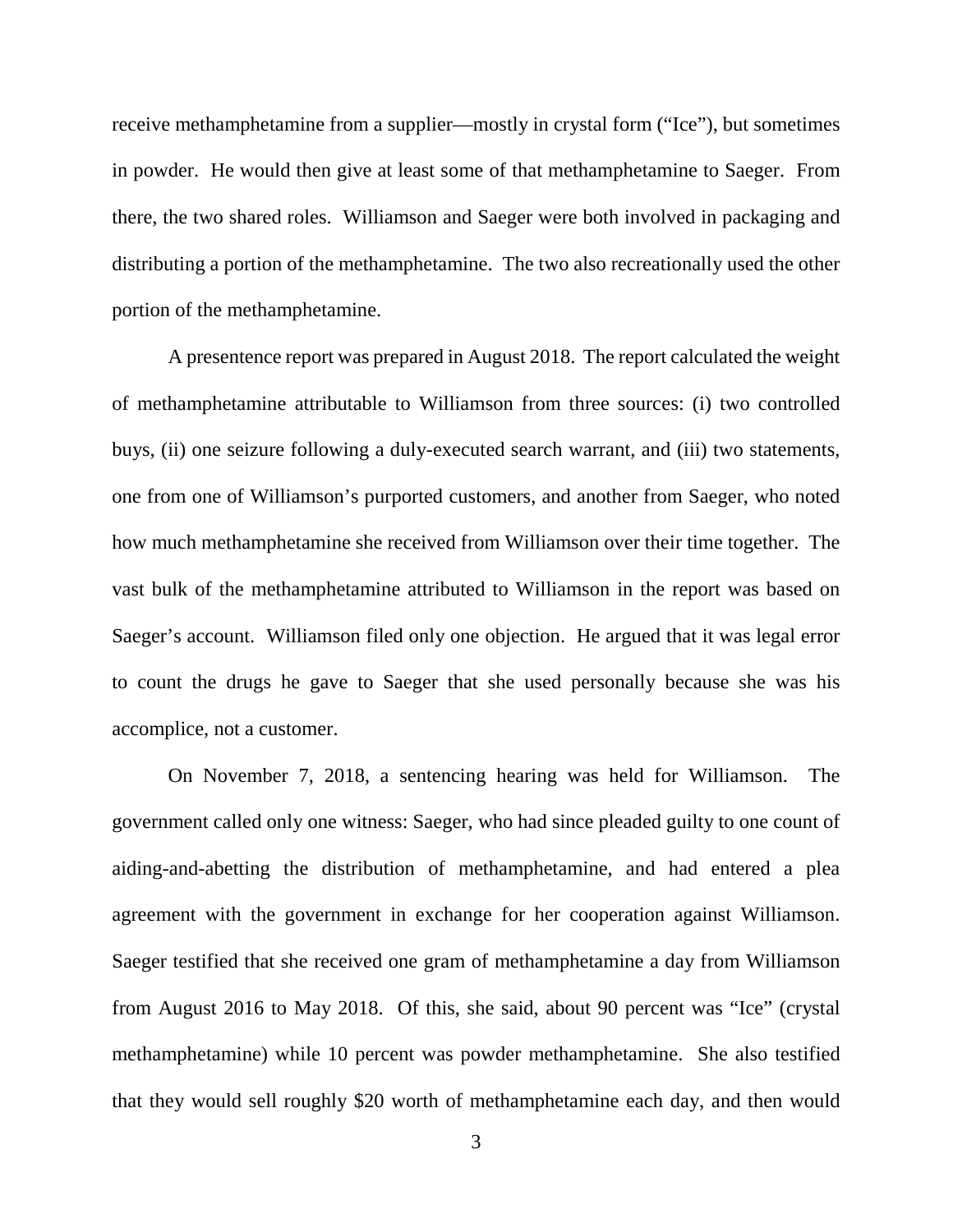consume the rest of the daily gram recreationally. Saeger did not say how much of this latter amount she used by herself, as compared to how much she used together with Williamson. Williamson did not testify nor did he call any witnesses on his behalf.

The only major open issue at sentencing was the quantity of methamphetamine attributable to Williamson. To determine this, the district judge appeared to rely primarily on Saeger's testimony. The court reasoned that if Saeger received one gram a day from Williamson for at least 21 months (August 2016 to May 2018), that would come to about 630 grams of methamphetamine. The court, however, refined this figure in several ways. First, in light of the fact that one gram of "Ice" is equivalent to ten grams of powder methamphetamine under the Guidelines, the district court focused only on how much "Ice" Williamson gave Saeger. See U.S.S.G. § 2D1.1(c). The district judge noted that Saeger had said that about 90 percent of the methamphetamine she received from Williamson was "Ice," so the court reduced the amount attributable to Williamson to 540 grams of "Ice" (roughly 85 percent of the total methamphetamine). Second, the district judge observed that Saeger had explained that she was intermittently separated from Williamson over the relevant 21-month period, and found it was unlikely that she actually received one gram per day from him without interruption. As such, the district court decided that it was appropriate to set Williamson's base offense level at 32, which corresponds to 150 to 500 grams of "Ice," rather than 34, which is used for 500 to 1,500 grams of the same. *Id.* § 2D1.1(c)(3)-(4). As relevant here, the district judge did not consider how much methamphetamine Williamson or Saeger set aside for "personal use."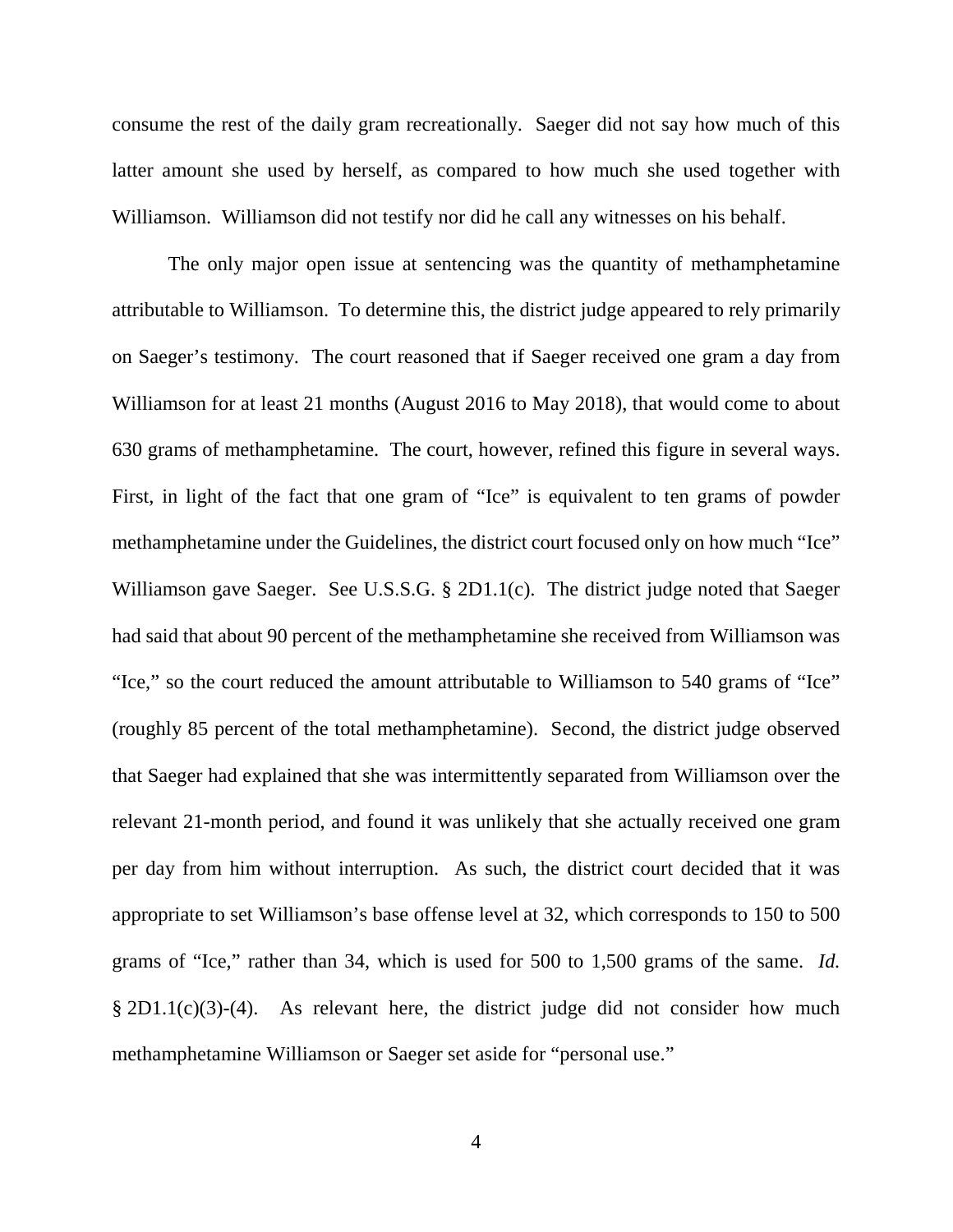With the base offense level set, the district court then turned to the other factors under the Guidelines. It added a two level enhancement for obstruction of justice, but then subtracted three levels for acceptance of responsibility, bringing the total offense level to 31. Williamson's criminal history was category II. Williamson does not challenge any of these determinations. Put together, the recommended range under the Guidelines was 121 to 151 months imprisonment. The district court then sentenced Williamson to 121 months, with credit for time served, and 3 years of supervised release. The government dismissed the other two counts from the indictment against Williamson. This timely appeal followed.

II.

Sentences must be both procedurally and substantively reasonable. See *Gall v. United States*, 552 U.S. 38, 46 (2007). A sentence is not procedurally reasonable if the district court improperly calculated the Guidelines range. *Id.* at 51. Williamson's main claim on appeal is that the district judge did just that by making a legal error—counting the drugs that Williamson gave to his accomplice/girlfriend, Saeger, and that she used personally—which led to a higher recommendation than he should have received. We review a district court's legal conclusions de novo. *United States v. Layton*, 564 F.3d 330, 334 (4th Cir. 2009).

## A.

As noted, punishments for drug offenses in our system are principally determined by the type and weight of drug involved in the criminal activity. Williamson's claim is about when drugs allegedly kept by an accomplice for "personal use" can be included as part of that calculation. To understand this case, it is first necessary to understand the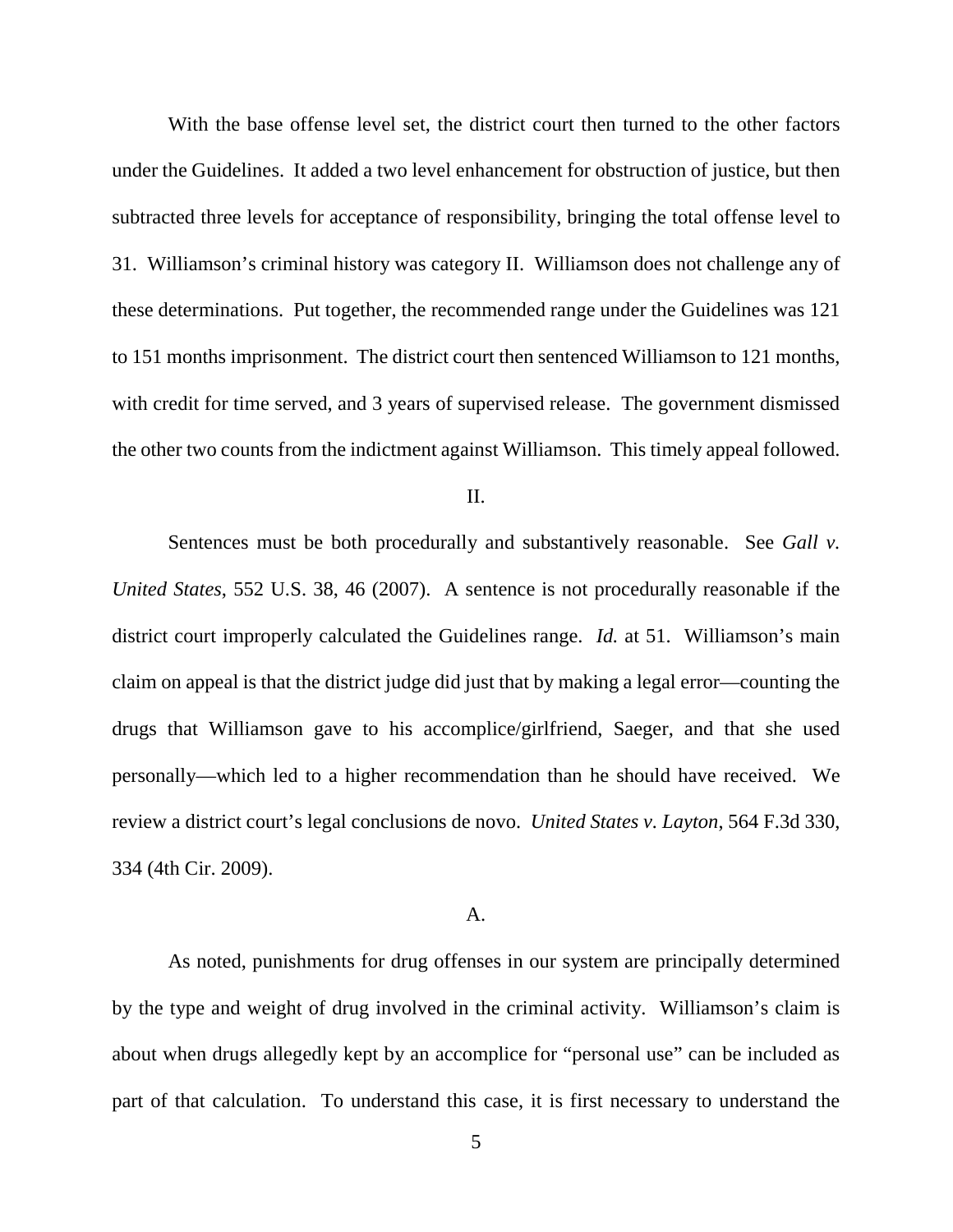central role that drug weight plays in defining drug offenses. Specifically, it is essential to appreciate how federal law links the seriousness of a drug offense to the drug quantity at issue and, relatedly, how judges ordinarily determine the weight for which a given defendant is responsible.

Congress has made plain that the seriousness of a drug offense should be tied to the type and quantity of drug involved. In particular, in 1986, Congress passed the Anti-Drug Abuse Act ("ADAA"), which established a "weight-driven scheme" for punishing drug offenses. *Kimbrough v. United States*, 552 U.S. 85, 96 (2007). This scheme has two core parts. First, it created a tiered system of mandatory minimum and enhanced maximum sentences for drug crimes, with a five-year mandatory minimum for "serious" dealers and a ten-year mandatory minimum for "major" ones. *Id.* at 95. Second, Congress decided on "the weight of the drugs involved in the offense as the sole proxy to identify 'major' and 'serious' dealers." *Ibid.* In so many words, the higher the weight, the higher the penalty.

The ADAA's weight-driven scheme was a conscious departure from past practice. Before the ADAA, federal law generally did not impose mandatory minimums on drug offenses, and did not parse drug crimes on the basis of weight. See Pub. L. No. 91-513, 84 Stat. 1236 (Comprehensive Drug Abuse Prevention and Control Act of 1970). But Congress ultimately found this regime ineffective and inadequate. Specifically, Congress took issue with the fact that "the controlled substances law[s] did not distinguish drug traffickers by the quantities of drugs they were responsible for selling and smuggling," leading to a federal enforcement scheme that lacked "focus" and "direction." See H.R. Rep. No. 99-845, at 11 (1986) (House Judiciary Subcommittee on Crime report for a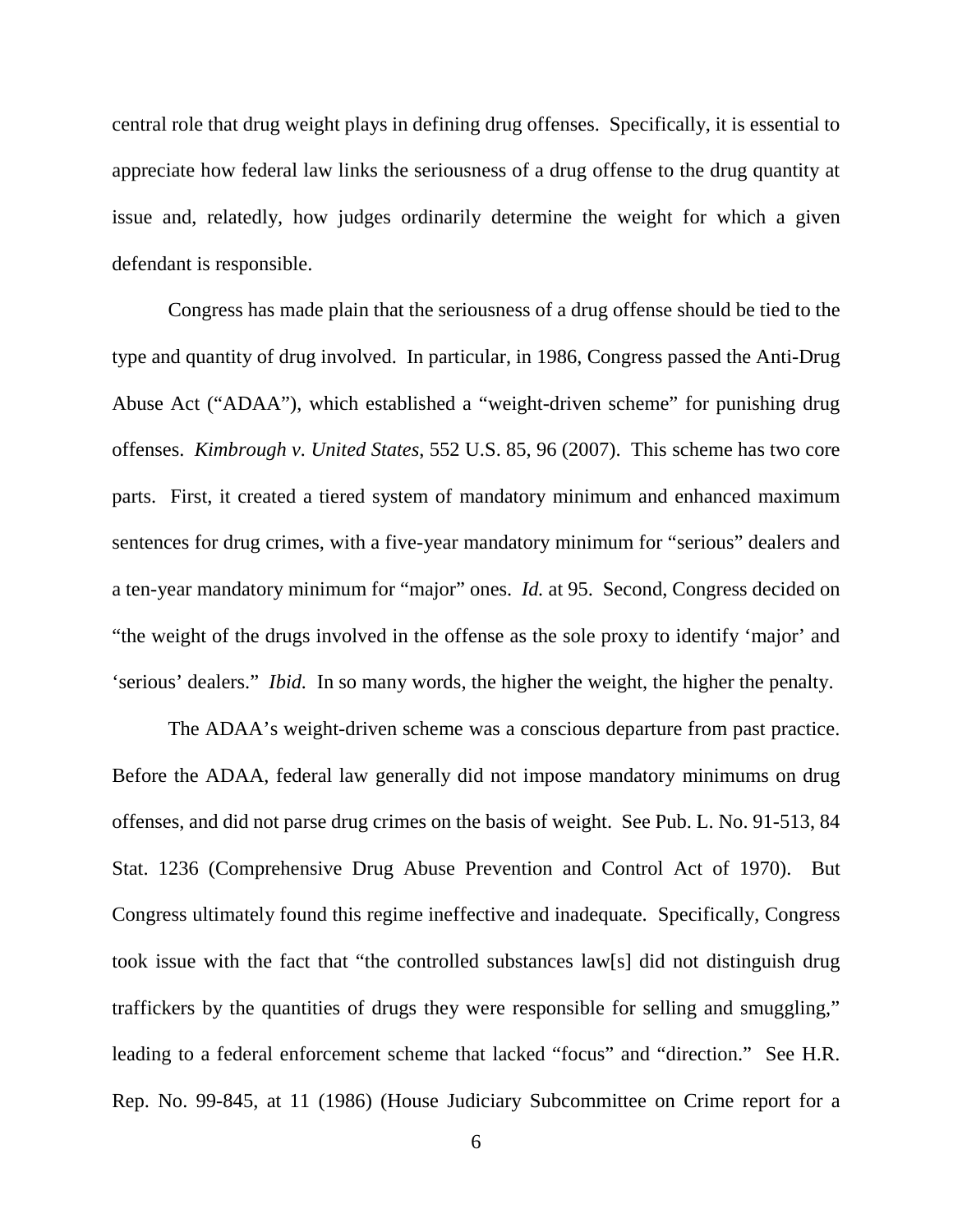precursor bill to the ADAA). To remedy this defect, the ADAA identified drug quantity as the best metric for evaluating the seriousness of a drug offense. *Id.* at 12. And while Congress has amended how heavily certain types and weights of drugs are punished, *e.g.*, Pub. L. No. 111-220, 124 Stat. 2372 (Fair Sentencing Act of 2010), it has consistently retained the ADAA's weight-driven design.

The Sentencing Guidelines, moreover, follow this design. While federal statutes set the floor and ceiling for a possible sentence, the Guidelines were put in place to assist district judges in selecting an informed point within that range. Critically, while the Sentencing Commission "developed Guidelines sentences using an empirical approach based on data about past sentencing practices" for most crimes, it took a different tack with drug crimes in light of the ADAA. *Kimbrough*, 552 U.S. at 96. Specifically, faithful to Congress's policy judgments, the Commission took the ADAA as a mandate to increase drug sentences above traditional benchmarks and, furthermore, to calibrate sentences to the type and quantity of drug involved in a certain conviction. U.S. Dep't of Justice, An Analysis of Non-violent Drug Offenders With Minimal Criminal Histories 15 (1994) ("[D]rug quantities . . . are the single most important determinant of the drug offender's sentence length."). The most important part of the Guidelines for drug offenses is the Drug Quantity Table, which assigns base offense levels according to these objective metrics, consistent with the ADAA. *Kimbrough*, U.S. at 96-97; see also U.S.S.G. ch. 1, pt. A, § 3 (2000). As above, while the Guidelines have changed features of this Table over time, they have always stuck to a weight-driven approach in their recommendations for drug crimes.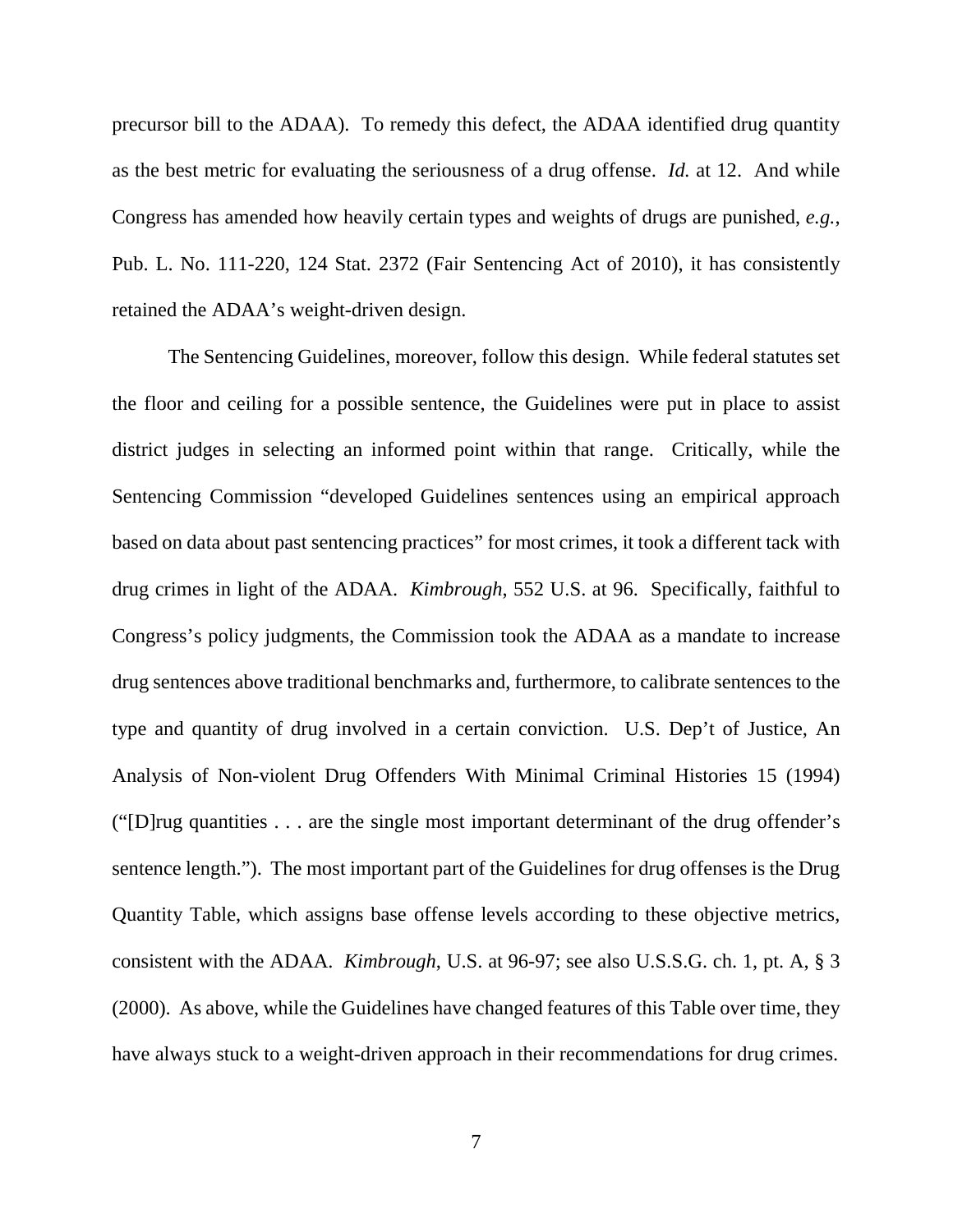At bottom, Congress made a clear policy judgment in the ADAA, and the Guidelines followed suit: the severity of a drug offense must turn on the weight of the drugs involved.

B.

This policy judgment about the central import of drug weight pervades how district judges ordinarily decide the drug quantity attributable to a defendant under the Guidelines. (The terms "weight" and "quantity" are most often used synonymously.)

The applicable Section for violations of 21 U.S.C  $\S$  841(a), which is the law that covers Williamson's conviction as well as other drug trafficking offenses, is Section 2D1.1. That Section states that the "base offense level" for a drug offender whose crime does not involve death or serious bodily injury is dictated exclusively by the Drug Quantity Table the table, mentioned above, that gives a base offense level pegged to the type and quantity of drug at issue. See U.S.S.G. §§ 2D1.1(a)(5), 2D1.1(c); see also *United States v. Gill*, 348 F.3d 147, 151 (6th Cir. 2003). For instance, recall that 150 grams of "Ice" leads to a base offense level of 32.

The amount that is plugged into the Drug Quantity Table is not necessarily the same drug quantity that determines a defendant's statutory minimum and maximum sentence under 21 U.S.C. § 841. Instead, the Guidelines make plain that a court should look to *both* the offense of conviction *and* a defendant's "relevant conduct." U.S.S.G. § 1B1.2(b). Conceptually, of course, "relevant conduct" means a defendant's own behavior generally surrounding the offense of conviction and also, when applicable, the behavior of his accomplices or co-conspirators. See *United States v. Wright*, 873 F.2d 437, 441 (1st Cir. 1989) (Breyer, J.) (noting that "very roughly speaking, [relevant conduct] corresponds to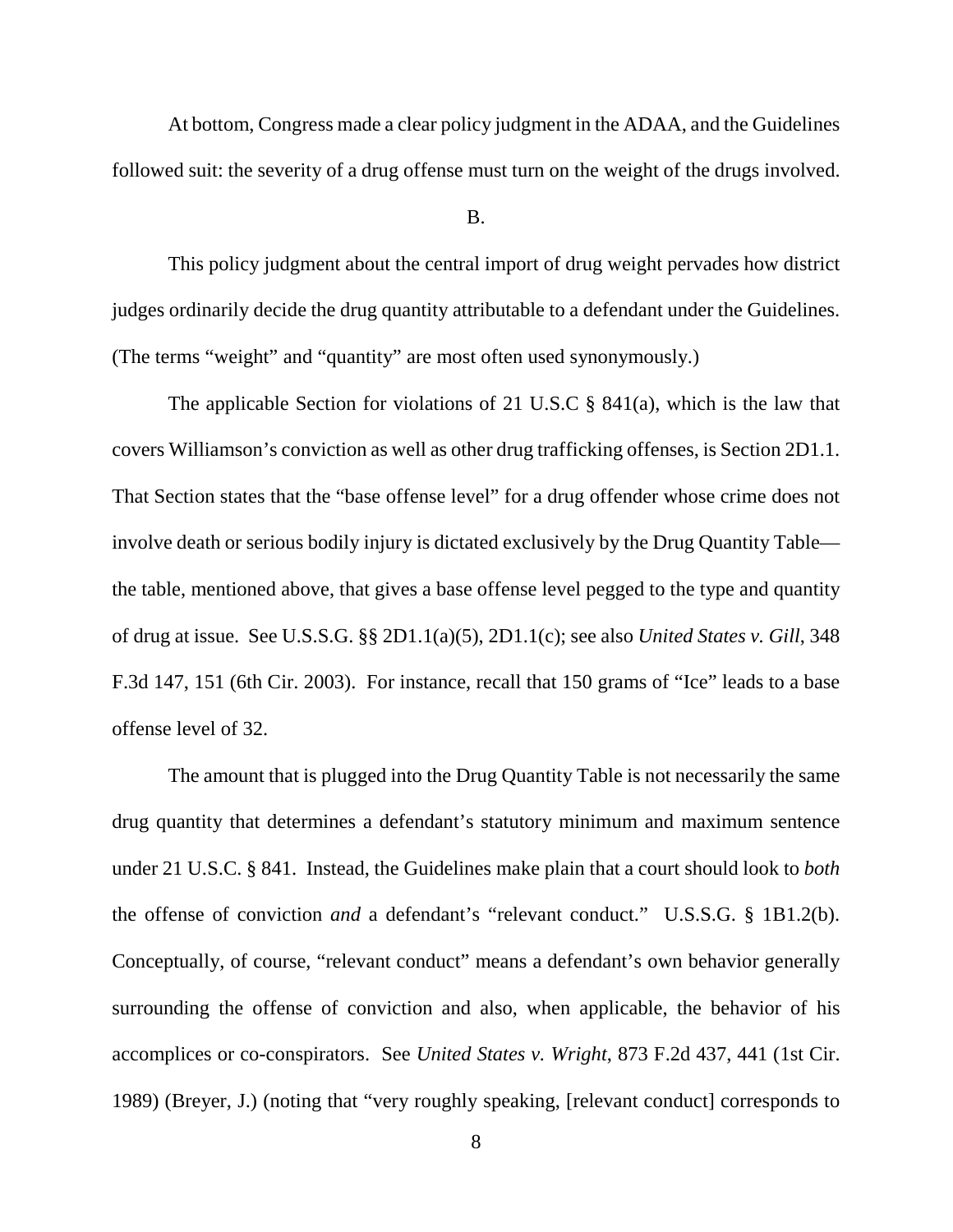those actions and circumstances that courts typically took into account when sentencing prior to the Guidelines' enactment"); see also *United States v. Carter*, 300 F.3d 415, 425 (4th Cir. 2002) (reiterating that such conduct must only be proven by a preponderance of the evidence). For drug offenses, the Guidelines make clear that "[t]ypes and quantities of drugs not specified in the count of conviction may be considered in determining the offense level," as long as those drugs were part of "relevant conduct" under the Guidelines. See U.S.S.G. § 2D1.1, cmt. n.5.

Williamson claims simply that drugs possessed or consumed for "personal use" by his accomplice fall outside the ambit of relevant conduct here. This court has not decided whether drugs set aside for "personal use" could be included as relevant conduct for a standalone conviction of aiding-and-abetting the distribution of a controlled substance the only offense to which Williamson pleaded guilty. And it does not seem that any other circuit has done so. But our sister circuits have weighed in on this issue in a closely analogous context.

Every circuit to address the question has held that drugs consumed or possessed for "personal use" may be counted as relevant conduct at sentencing for the crime of conspiring-to-distribute a controlled substance. *United States v. Iglesias*, 535 F.3d 150, 160 (3d Cir. 2008); *United States v. Clark*, 389 F.3d 141, 142 (5th Cir. 2004); *United States v. Page*, 232 F.3d 536, 542 (6th Cir. 2000); *United States v. Asch*, 207 F.3d 1238, 1243-44 (10th Cir. 2000); *United States v. Stone*, 139 F.3d 822, 826 (11th Cir. 1998); *United States v. Fregoso*, 60 F.3d 1314, 1328-29 (8th Cir. 1995); *United States v. Snook*, 60 F.3d 394, 396 (7th Cir. 1995); *United States v. Innamorati*, 996 F.2d 456, 492 (1st Cir. 1993). These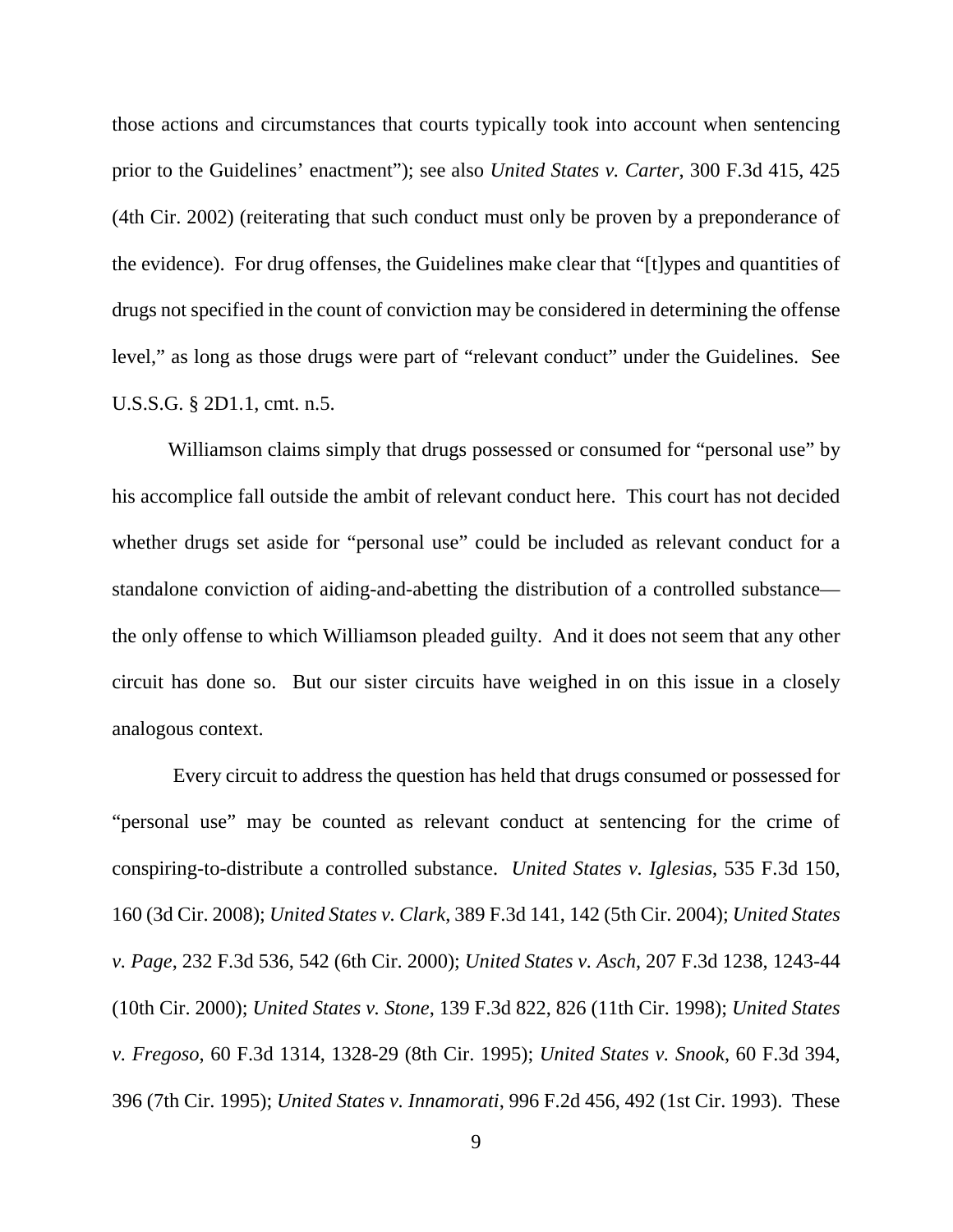circuits, at heart, have reasoned that what generally matters under the Guidelines in the context of a conspiracy is the total quantity of drugs involved in the entire enterprise, not what individual co-conspirators choose to do with those drugs. As Judge Posner put it:

Suppose that X sells Y a kilogram of cocaine in circumstances that make Y a conspirator with X and not merely a buyer from him. The amount of drugs involved in the conspiracy is unaffected by the use that Y makes of the drugs. It makes no difference whether he sells the entire amount and buys drugs for his personal consumption on the open market with the proceeds or keeps a portion of the drugs to consume personally as compensation for his participation in the conspiracy.

*United States v. Wyss*, 147 F.3d 631, 632 (7th Cir. 1998); see also *Innamorati*, 996 F.2d at 492 ("[T]he defendant's purchases for personal use are relevant in determining the quantity of drugs that the defendant knew were distributed by the conspiracy."). This makes sense: when sentencing people who were part of different conspiracies but were convicted under the same statute, the Guidelines treat members of more serious conspiracies more seriously, and the seriousness of a drug conspiracy, as noted, corresponds to the drug weight at issue. We therefore agree with the overwhelming consensus of our sister circuits that drugs consumed or possessed for personal use may be considered as relevant conduct at sentencing for a conspiracy-to-distribute conviction.[\\*](#page-9-0)

## C.

Williamson insists, however, that drugs set aside for an accomplice's "personal use" may not be included as relevant conduct for the crime of aiding-and-abetting the

<span id="page-9-0"></span> <sup>\*</sup> We express no thoughts, however, on the relevance of a defendant's own "personal use," where such drugs were not obtained in connection with jointly undertaken criminal activity. That question was simply not raised in this appeal.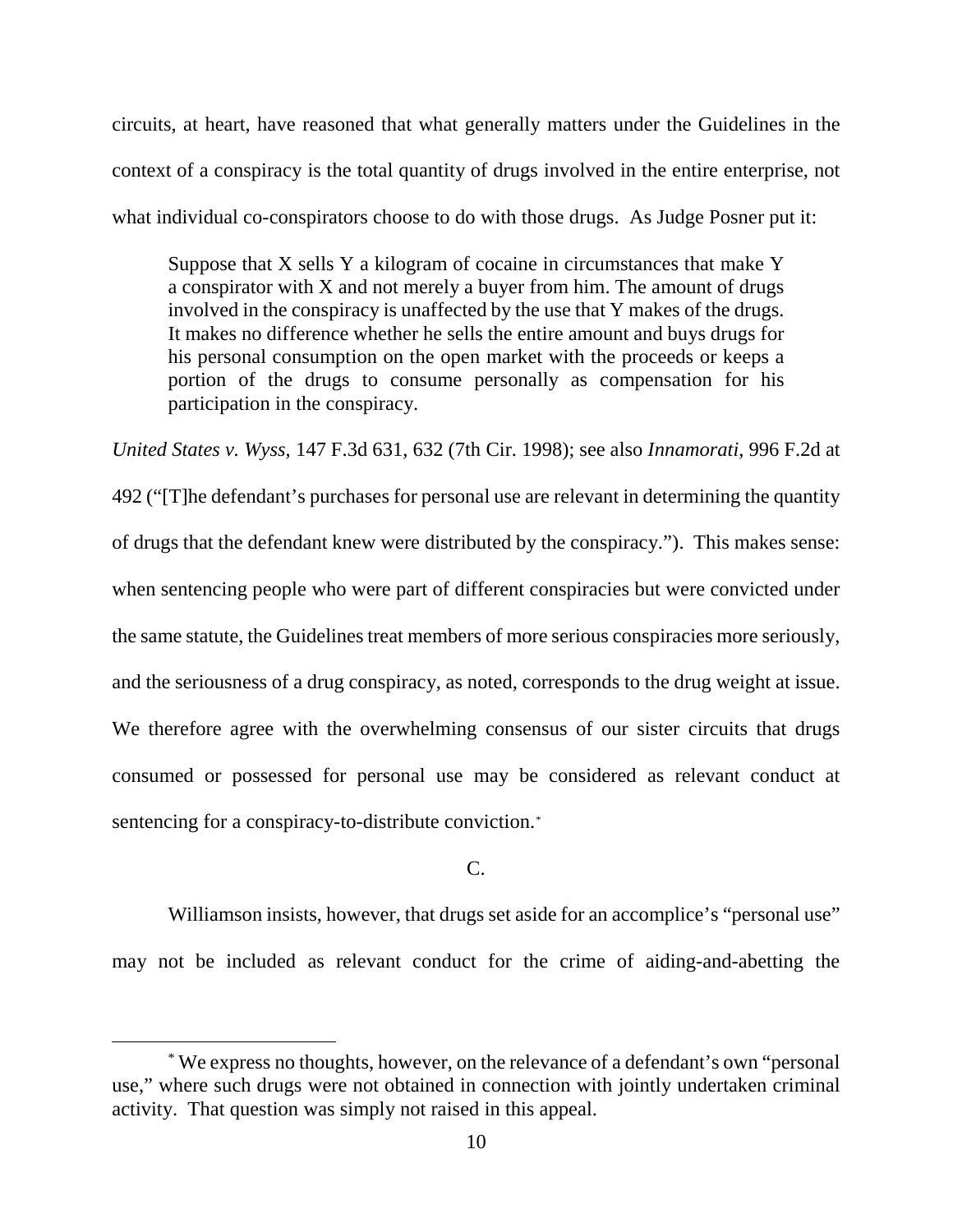distribution of a controlled substance. In particular, he argues that he should not be on the hook for the drugs that he distributed to Saeger for her "personal use" because "drug quantities consumed by personal use of an accomplice are not within the scope of the jointly undertaken criminal activity." App. Br. at 15. For this reason, Williamson says, those drugs used personally by Saeger should not have counted at sentencing since "[r]elevant conduct should extend no further than the drug quantity involved in the offense of conviction," *id.* at 14, and her personal use was not part of the offense of conviction's distributional scheme.

Williamson's argument fails for multiple reasons. Initially, his notion of a "personal use" exception for an accomplice is nowhere in the text of the Guidelines. See U.S.S.G. § 2D1.1. Tellingly, the Guidelines have a number of sections that instruct district courts to reduce a defendant's base offense level when doing so would better account for his culpability. For instance, Section 3B1.2 directs judges to lower a defendant's offense level if he was a "minimal" or "minor" participant in the criminal enterprise. But there is nothing in the text of the Guidelines that even glancingly can be taken as something similar to the sort of "personal use" exception that Williamson champions before us.

The absence of such a "personal use" by accomplice exception is not surprising because its underlying premise intuitively cuts against the entire weight-based scheme for punishing drug offenses described above. The touchstone for the severity of drug offenses, as we have noted, is the *weight* of the drugs involved in the criminal activity. The exception offered by Williamson here is not simply atextual—rather, it is in the teeth of how the Guidelines account for this weight-driven scheme through relevant conduct. Indeed, as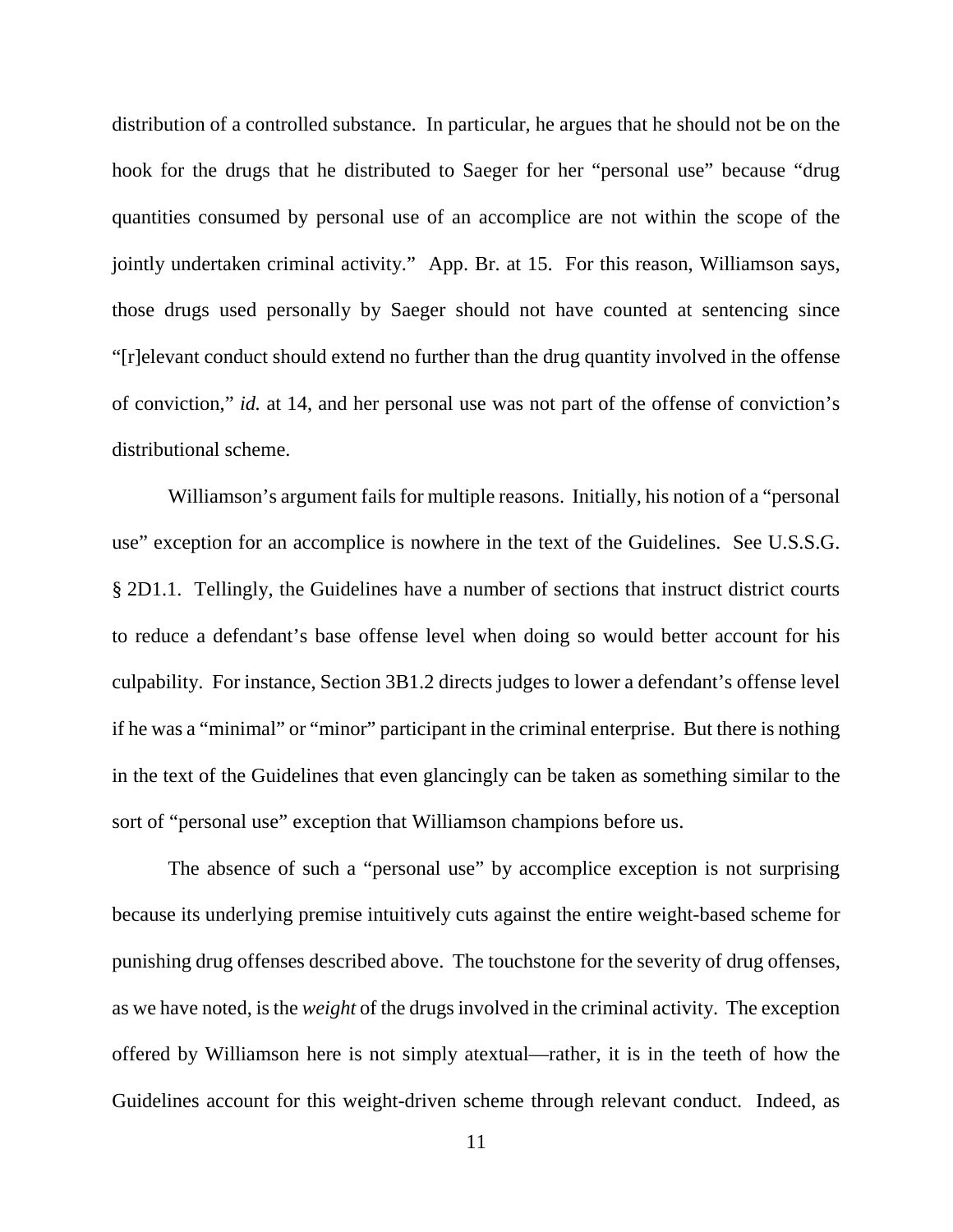Section  $1B1.3(a)(1)$ —the provision that is most directly applicable to a case like this, see, *e.g.*, *Gill*, 348 F.3d at 153—makes plain, relevant conduct covers a defendant's actions "that *occurred* during the commission of the offense of conviction, in preparation for that offense, or in the course of attempting to avoid detection or responsibility for that offense." U.S.S.G. § 1B1.3(a)(1) (emphasis added). Nothing about this concept suggests that conduct that is otherwise relevant suddenly becomes irrelevant if the unlawful substances with which the defendant is associated are assertedly for the "personal use" of an accomplice.

Williamson argues for a particularly problematic application of this atextual concept. He has pleaded guilty to a distributional offense, not one of simple possession, and he makes no bones about having *distributed* to Saeger the "Ice" at issue here. Instead, he is averring on appeal that Saeger's personal use should be treated as his own because she was his accomplice in the matter. But this misses the mark. To put it plainly, distribution is the very anthesis of "personal use," and what a recipient decides to *do* with drugs given to her by a distributor has no bearing on the quantity of drugs she *received* from the distributor in the first place.

It is apparent too that Williamson's foundational proposition—that he, in short, should be treated as one with Saeger—falters for yet a further reason. As noted, every circuit to reach the issue has held that drugs possessed or consumed for "personal use" may be included as relevant conduct for conspiracy-to-distribute convictions. And while conspiracies might appear to present the least defensible case for application of any "personal use" exception, the animating rationale behind those decisions is certainly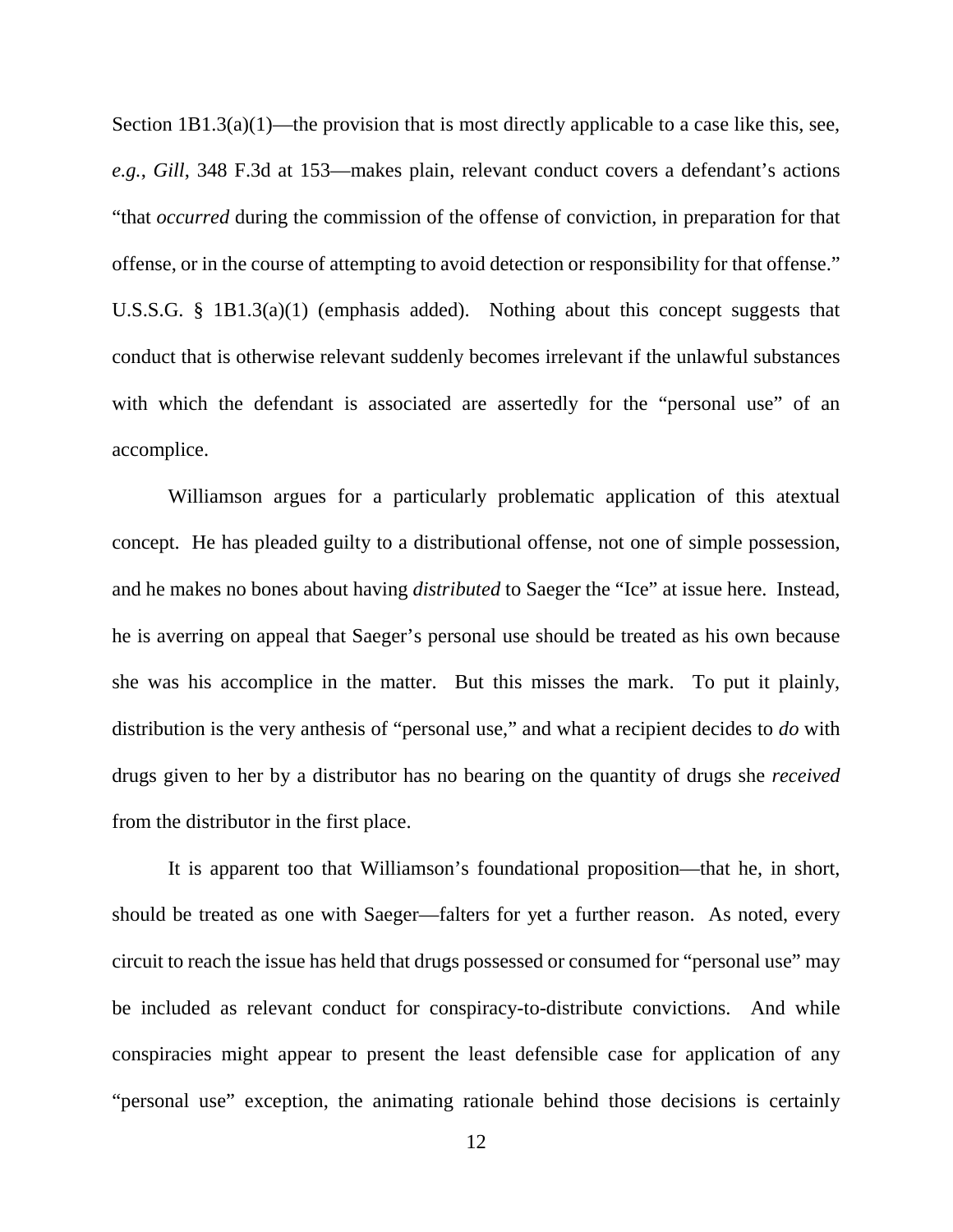applicable in the context of aiding-and-abetting, conspiracy's close kin. Consistent with traditional maxims of conspiracy law, *Callanan v. United States*, 364 U.S. 587, 593 (1961), our sister circuits have recognized that collective criminal activity poses an especially acute danger to civil society. As such, when interpreting the Guidelines in the context of joint criminal activity, these courts have rightly focused on the scope of the entire criminal enterprise; that is, generally speaking, the total amount of drugs in circulation that a defendant was aware of or were reasonably foreseeable. See *United States v. Bell*, 667 F.3d 431, 442 (4th Cir. 2011) (approvingly citing germane case law from other circuits).

So much so here. Aiding-and-abetting the distribution of a controlled substance is also an inherently collective enterprise, one that must go beyond a mere buyer-seller transaction. See *United States v. Colon*, 549 F.3d 565, 571 (7th Cir. 2008). And as the scope of the endeavor grows, so does its seriousness. This is true no matter how the accomplice's drugs are specifically allocated. In fact, to exclude an accomplice's "personal use" quantities in this context would be to ignore the reality that "personal use" consumption often drives the expansion of criminal schemes, because the more someone uses, the more likely she will need to sell to afford her budding addiction (thereby growing the enterprise even more). See *Snook*, 60 F.3d at 396 (noting "the more [the defendant] used, the more he had to sell to bank-roll his habit"). For these reasons, Williamson is dead wrong to say that the "personal use" of his accomplice should not count. By contrast, when evaluating the seriousness of a joint criminal activity like aiding-and-abetting, it stands to reason that the total amount of apparent or foreseeable drugs in circulation, however used by his accomplice, is of the highest import. See, *e.g.*, *Innamorati*, 996 F.2d at 492.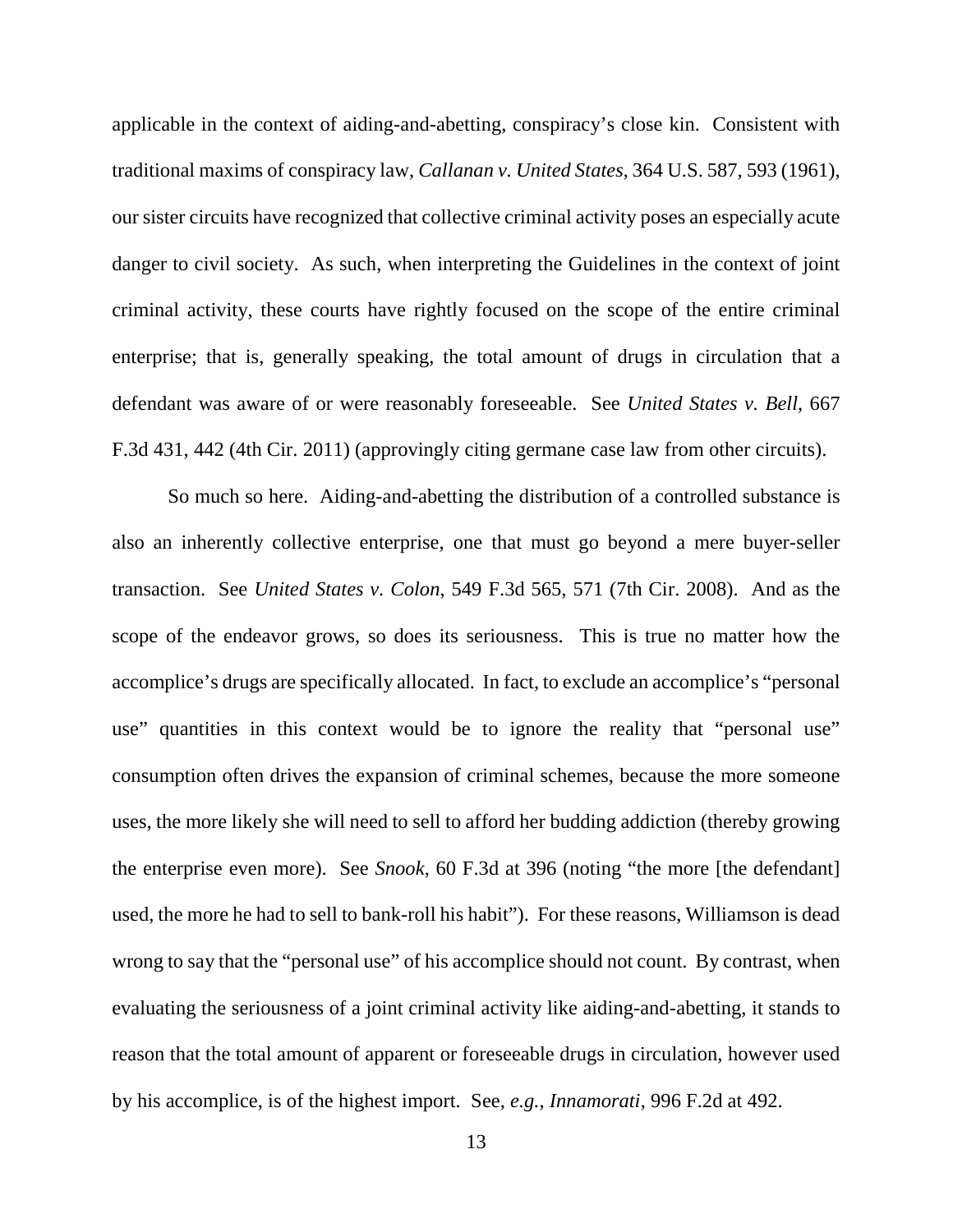If this were not enough, the practical dynamics of sentencing militate against embracing Williamson's proposed "personal use" exception. It is not difficult to foresee that recognizing such an exception would prompt many a drug offender to claim at sentencing that whatever drugs were found in his accomplice's possession or ambit were intended for "personal use." But we are not inclined to burden district judges with such an indeterminate inquiry. The line separating "personal use" from "non-personal use" is inherently fluid, fluctuating based on a drug offender's cash needs, daily desires, or "professional" obligations. What might be set aside for "personal use" one day, may need to be distributed or sold the next. Forcing the district court to parse such shifting aspirations would be inordinately difficult where the accomplice may not even be available to testify at sentencing.

Taken for what it is, Williamson's proposed exception is quite unsound. It portends little more than an erosion of the weight-based scheme created by Congress for punishing drug offenses. For the above reasons, we decline to pursue that path, and hold that drugs distributed for the "personal use" of an accomplice may be included as relevant conduct for the crime of aiding-and-abetting the distribution of a controlled substance. The district court thus did not err when it included such quantities in sentencing Williamson.

#### III.

Williamson raises a second objection to his sentence. Aside from any potential legal error, he argues, the district court nonetheless abused its discretion by basing its analysis so heavily on Saeger's testimony. This because, Williamson maintains, Saeger was not credible and the government did not offer any corroborating proof for her shaky claims.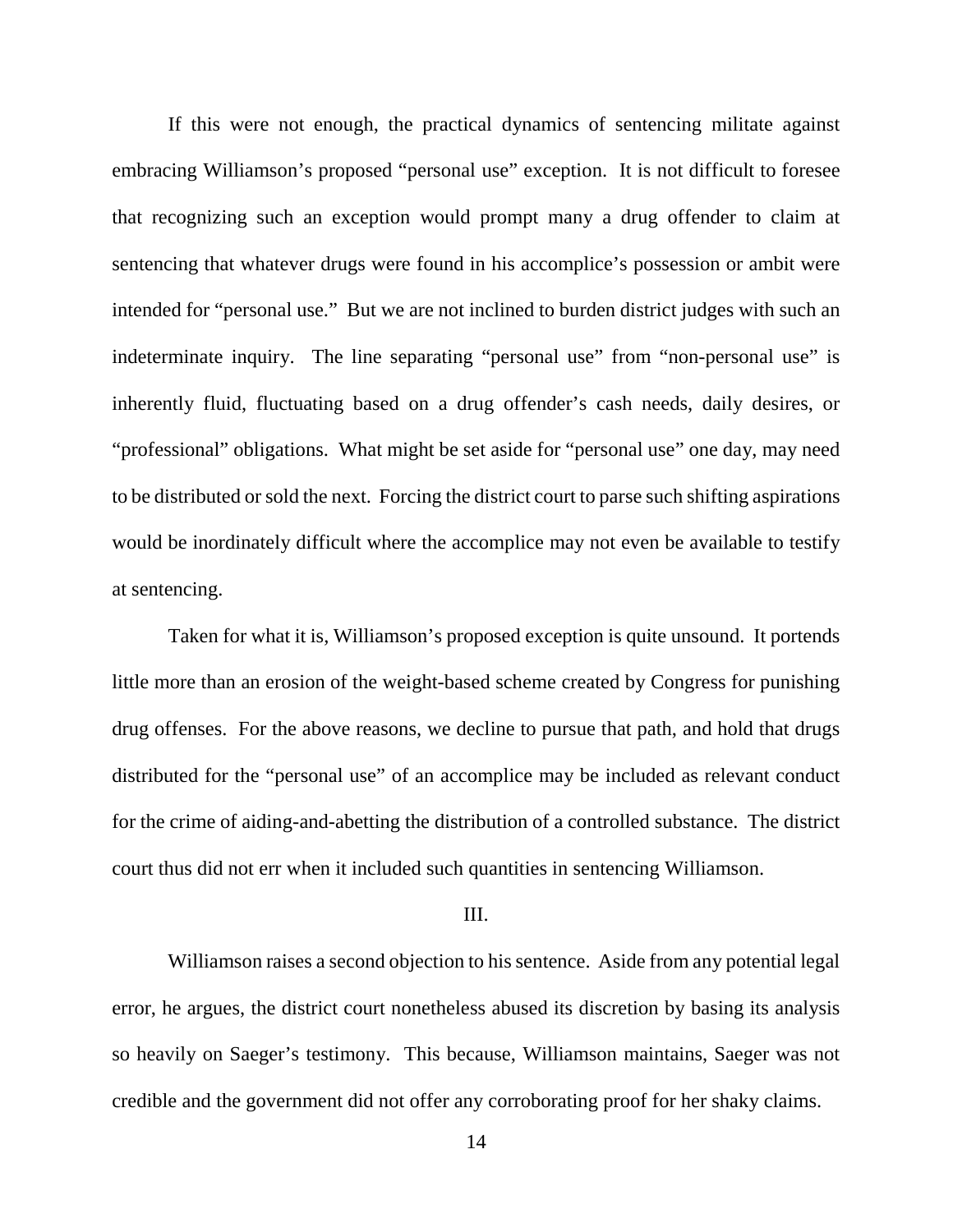We have little trouble rejecting this contention. "We review the district court's calculation of the quantity of drugs attributable to a defendant for sentencing purposes for clear error." *United States v. Randall*, 171 F.3d 195, 210 (4th Cir. 1999). In so doing, we afford "great deference" to a district judge's credibility determinations and how the court may choose to weigh the evidence. See *United States v. Henry*, 673 F.3d 285, 292 (4th Cir. 2012).

The district court did not commit clear error in its sentencing analysis. Under the Guidelines, "[w]here there is no drug seizure or the amount seized does not reflect the scale of the offense, the court shall approximate the quantity of the controlled substance." U.S.S.G. § 2D1.1 cmt., n.5. District courts enjoy considerable leeway in crafting this estimate. Indeed, the court may "give weight to any relevant information before it, including uncorroborated hearsay, provided that the information has sufficient indicia of reliability to support its accuracy." *United States v. Wilkinson*, 590 F.3d 259, 269 (4th Cir. 2010).

Relying on Saeger's testimony and the presentence report, the district court made a reasonable decision. For one, every issue raised here regarding Saeger's credibility was explored on cross-examination. Moreover, the district court did not draw some slapdash drug quantity from Saeger's testimony. Rather, as explained above, the district judge reduced the possible weight attributable to Williamson at least twice over in a careful manner: first, by focusing only on the percentage of "Ice," and second, by accounting for Williamson and Saeger's time apart. At the end of the day, while Saeger's testimony could have supported an approximation of at least 540 grams of "Ice," which would have